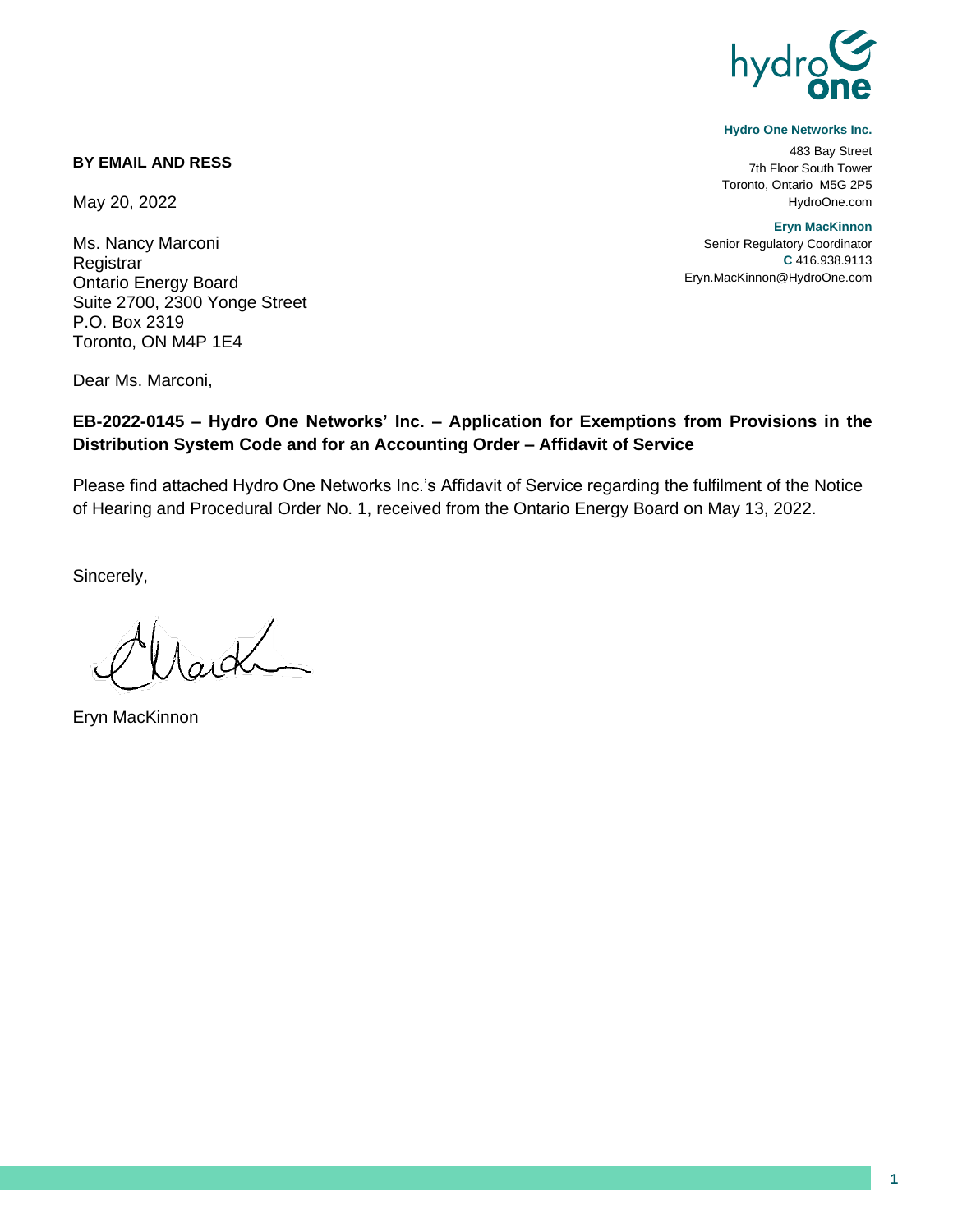CANADA PROVINCE OF ONTARIO CITY OF MARKHAM

TO WIT:

IN THE MATTER OF Hydro One Networks Inc. (Hydro One) Application for exemptions from certain provisions in the Distribution System Code and for an Accounting Order

## **AFFIDAVIT OF ERYN MACKINNON**

**I, Eryn MacKinnon,** of the City of Mississauga, **MAKE OATH AND SAY AS FOLLOWS:**

} } } }

} }

- 1. I am employed as the Senior Regulatory Coordinator, in the Regulatory Affairs Division of Hydro One Networks Inc.
- 2. In accordance with paragraph 1 of the Ontario Energy Board's EB-2022-0145 Notice of Hearing and Procedural Order No.1 dated May 13, 2022, a copy of the Notice of Hearing and Procedural No. 1, and the Application and Evidence has been served by electronic mail to all registered intervenors of proceeding EB-2020-0246 and EB-2021-0110. A copy of the electronic mail sent to the registered intervenors is attached as Exhibit "A".
- 3. In accordance with paragraph 2. of the Ontario Energy Board's EB-2022-0145 Notice of Hearing and Procedural Order No.1 dated May 13, 2022, the Notice of Hearing and Procedural Order No.1, and the Application and Evidence have been placed on Hydro One's external website, attached as Exhibit "B".

The Notice of Hearing and Procedural No.1 and the Application and Evidence can be found at the following website:

<https://www.hydroone.com/abouthydroone/RegulatoryInformation/dxrates>

**SWORN remotely via video conferencing** at } the City of Mississauga, in the Region of Peel, before me at the City of Toronto, this 20<sup>th</sup> day of  $\}$ May 20, 2022, in accordance with O.Reg. 431/20, Administering Oath or Declaration Remotely. } } }

Commissioner for Taking Affidavits Monica Caceress – Assistant General Counsel

Eryn MacKinnon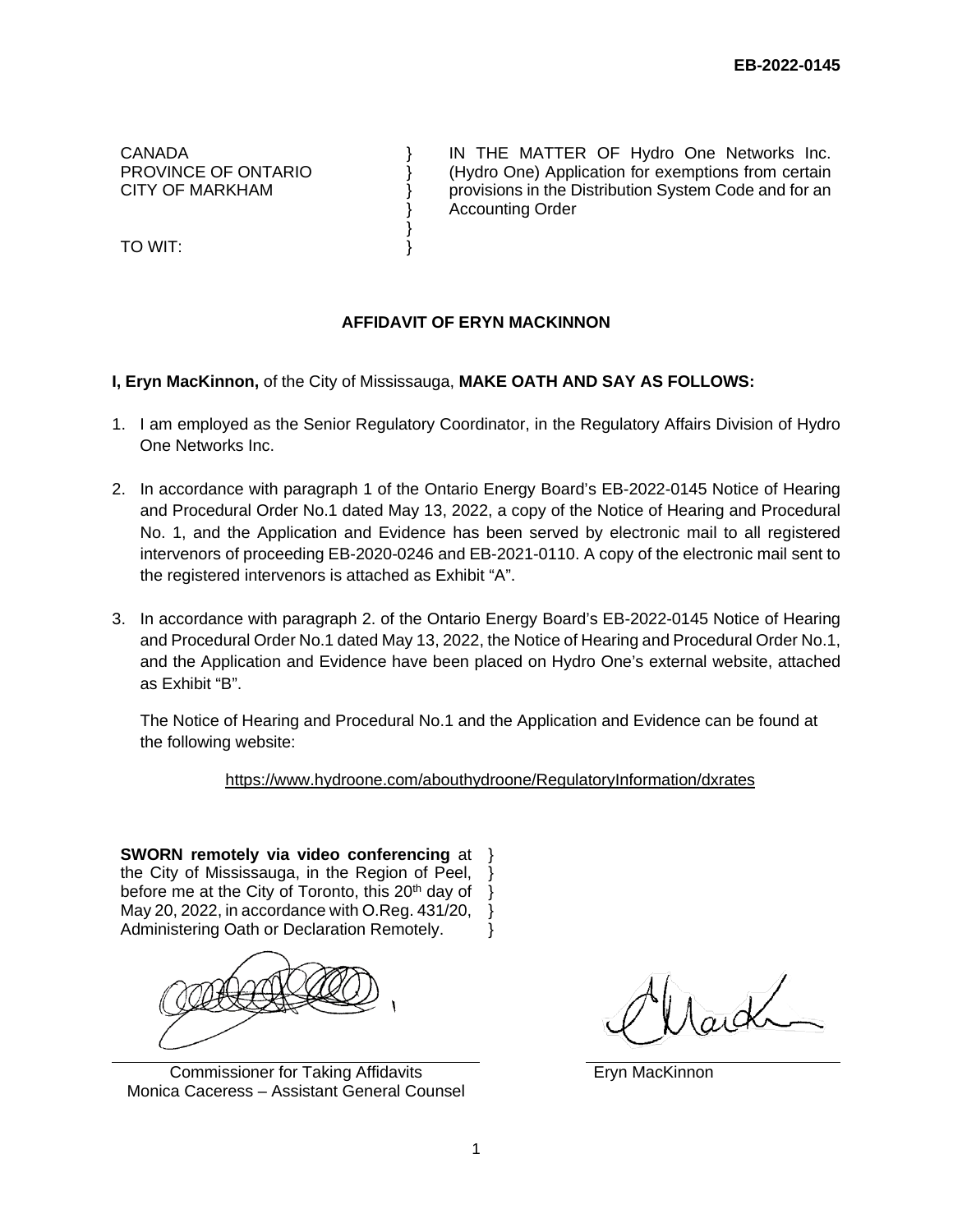| From:    | <b>REGULATORY AFFAIRS</b>                                                                                                                                                                                                                     |
|----------|-----------------------------------------------------------------------------------------------------------------------------------------------------------------------------------------------------------------------------------------------|
| To:      | registrar, "giclark@lincsat.com"; "ncopes@sympatico.ca"; "mrb@mrb-law.com", "jgirvan@uniserve.com", "trees@foca.on.ca";                                                                                                                       |
|          | "cronkrs@sympatico.ca", "redrocker@nexicom.net", "anna.murray@live.ca", "2bhatch@qmail.com", "borisbrott@qmail.com",                                                                                                                          |
|          | "vbodnar@hastingshighlands.ca"; "wmh@wmhitchcock.com"; "srglowa@msn.com"; "richardmgruchala@gmail.com"; "tgannrob@gmail.com";                                                                                                                 |
|          | "gordhomer@rogers.com", "lindadanby@hotmail.com"; "kencoome@gmail.com"; "al.hnatiuk@sympatico.ca"; "valeriedanish@gmail.com";                                                                                                                 |
|          | "blancims@msn.com"; "millergolfdesign@rogers.com"; "peterbryan-pulham@hotmail.com"; "a.i.henderson@sympatico.ca";                                                                                                                             |
|          | "nelly_corp@hotmail.com"; "nice96qt@qmail.com"; "rick@upstartz.com"; "rpriest9@sympatico.ca"; "j.demelo@rogers.com";                                                                                                                          |
|          | "robin@yatescorp.com"; "mugels@natfuel.com"; "valeriedanish@gmail.com"; "brenda.l.wall@gmail.com"; "dbyarranton@cogeco.ca";                                                                                                                   |
|          | "larrypick@bbburn.com"; "jimandjanmorrison@gmail.com"; "jlawford@piac.ca"; "bharper.consultant@bell.net"; Martin Davies; James Sidlofsky;                                                                                                     |
|          | Nancy Marconi; "Tracy Garner"; Mark Rubenstein; regulatory@thesociety.ca; POWER Vicki; bohdan.dumka@gmail.com; tresckow44@gmail.com;                                                                                                          |
|          | randy.aiken@sympatico.ca; matthew.kirk@opq.com; aimee.collier@opq.com; SEC@oesc-cseo.org; jay; fred@shepherdrubenstein.com;                                                                                                                   |
|          | michael.brophy; tom.ladanyi; spainc@rogers.com; opgregaffairs@opg.com; ilawford@piac.ca; markgarner@rogers.com;                                                                                                                               |
|          | bharper.consultant@bell.net; ian.nokes@ofa.on.ca; shelley.grice@rogers.com; regulatory@enwin.com; richardmgruchala@gmail.com;                                                                                                                 |
|          | mathew.wilson@cme-mec.ca; eblanchard@blg.com; spollock@blg.com; sgott@iceriversprings.com; wilf.steimle@evsociety.ca;                                                                                                                         |
|          | cara@plugndrive.ca; lisa@resilientllp.com; chandyd@electrocables.com; mdmcl@kos.net; jbarile; jgirvan@uniserve.com; jvesj@pwu.ca;                                                                                                             |
|          | richard.stephenson@paliareroland.com; daniel.rosenbluth@paliareroland.com; bkidane@econalysis.ca; byauch@poweradyisoryllc.com; WABB                                                                                                           |
|          | John; jmacdonald@cusw.ca; jfellows@upfhlaw.ca; mzakout@upfhlaw.ca; larry@anwaatin.com; drichardson.gll@gmail.com; lisa@resilientllp.com;                                                                                                      |
|          | jonathan@resilientllp.com; jonathan@resilientllp.com; RequlatoryAffairs@jeso.ca; jack@cleanairalliance.org; Kent; johndevenz@outlook.com;<br>antmar@rogers.com; jvince@willmsshier.com; rjackiw@willmsshier.com; tlusney@poweradvisoryllc.com |
|          |                                                                                                                                                                                                                                               |
| Cc:      | <b>REGULATORY AFFAIRS</b>                                                                                                                                                                                                                     |
| Subject: | EB-2022-0145 - Hydro One Networks Inc. Application for Distribution System Code Exemptions and for an Accounting Order - Notice and                                                                                                           |
|          | Procedural Order No. 1                                                                                                                                                                                                                        |
| Date:    | Wednesday, May 18, 2022 4:50:15 PM                                                                                                                                                                                                            |



# **Notice of Hearing**

On April 11, 2022, Hydro One Networks Inc. filed an application with the Ontario Energy Board seeking approval for exemptions from certain provisions in the Distribution System Code until December 31, 2027, for customers affected by the Seasonal Rate Class elimination.

You are receiving this Notice per OEB's direction on its Notice of Hearing and Procedural Order No.1 dated May 13, 2022.

Use the links below to view and/or download files:

- [Application](https://can01.safelinks.protection.outlook.com/?url=https%3A%2F%2Fwww.hydroone.com%2Fabouthydroone%2FRegulatoryInformation%2Fdxrates%2FDocuments%2FHONI_2022_DSC_Exmpt_Seasonal_Rates_20220411.PDF&data=05%7C01%7CRegulatoryAffairs%40hydroone.com%7C8c55f8ff829d42b66a2108da390ffdfa%7Cc0f38700d7f74200ae377eebf475cdc1%7C0%7C0%7C637885038087297279%7CUnknown%7CTWFpbGZsb3d8eyJWIjoiMC4wLjAwMDAiLCJQIjoiV2luMzIiLCJBTiI6Ik1haWwiLCJXVCI6Mn0%3D%7C3000%7C%7C%7C&sdata=Sa29KHRjaEpH5guUNQm2dqaPkR1ktO8UMjlqsq4k1As%3D&reserved=0) and Evidence
- OEB's Notice and [Procedural](https://can01.safelinks.protection.outlook.com/?url=https%3A%2F%2Fwww.hydroone.com%2Fabouthydroone%2FRegulatoryInformation%2Fdxrates%2FDocuments%2FNotice_PO%25201_HONI_DSC_Exemp_20220513.pdf&data=05%7C01%7CRegulatoryAffairs%40hydroone.com%7C8c55f8ff829d42b66a2108da390ffdfa%7Cc0f38700d7f74200ae377eebf475cdc1%7C0%7C0%7C637885038087297279%7CUnknown%7CTWFpbGZsb3d8eyJWIjoiMC4wLjAwMDAiLCJQIjoiV2luMzIiLCJBTiI6Ik1haWwiLCJXVCI6Mn0%3D%7C3000%7C%7C%7C&sdata=pcFj3%2FBpSduXC0VjMeHg6JstvZGkfM0bT3zzNNURVh4%3D&reserved=0) Order No. 1

All documents of record for this proceeding are available on the Ontario Energy Board's [Advanced](https://can01.safelinks.protection.outlook.com/?url=https%3A%2F%2Fwww.rds.oeb.ca%2FCMWebDrawer%2FRecord%3Fq%3Dcasenumber%3AEB-2022-0145%26sortBy%3DrecRegisteredOn-%26pageSize%3D400%23form1&data=05%7C01%7CRegulatoryAffairs%40hydroone.com%7C8c55f8ff829d42b66a2108da390ffdfa%7Cc0f38700d7f74200ae377eebf475cdc1%7C0%7C0%7C637885038087297279%7CUnknown%7CTWFpbGZsb3d8eyJWIjoiMC4wLjAwMDAiLCJQIjoiV2luMzIiLCJBTiI6Ik1haWwiLCJXVCI6Mn0%3D%7C3000%7C%7C%7C&sdata=%2B%2FmGs40axVMLF1hlpixJUq7Aw5GE%2FZ7YW%2BEhGM1idAc%3D&reserved=0) [Regulatory](https://can01.safelinks.protection.outlook.com/?url=https%3A%2F%2Fwww.rds.oeb.ca%2FCMWebDrawer%2FRecord%3Fq%3Dcasenumber%3AEB-2022-0145%26sortBy%3DrecRegisteredOn-%26pageSize%3D400%23form1&data=05%7C01%7CRegulatoryAffairs%40hydroone.com%7C8c55f8ff829d42b66a2108da390ffdfa%7Cc0f38700d7f74200ae377eebf475cdc1%7C0%7C0%7C637885038087297279%7CUnknown%7CTWFpbGZsb3d8eyJWIjoiMC4wLjAwMDAiLCJQIjoiV2luMzIiLCJBTiI6Ik1haWwiLCJXVCI6Mn0%3D%7C3000%7C%7C%7C&sdata=%2B%2FmGs40axVMLF1hlpixJUq7Aw5GE%2FZ7YW%2BEhGM1idAc%3D&reserved=0) Document Search (RDS).

**Contact us**

**Eryn MacKinnon** Sr. Regulatory Coordinator | Regulatory Affairs

**Hydro One Networks Inc.** 483 Bay Street | South Tower | 7<sup>th</sup> Floor Toronto, ON | M5G 2P5 Email: [RegulatoryAffairs@hydroone.com](mailto:RegulatoryAffairs@hydroone.com) This is Exhibit "A" to the Affidavit of Eryn MacKinnon. Sworn before me this 20th day of May, 2022.

CORRECT **AO**O)

Commissioner of Oaths

[www.HydroOne.com](https://can01.safelinks.protection.outlook.com/?url=http%3A%2F%2Fwww.hydroone.com%2F&data=05%7C01%7CRegulatoryAffairs%40hydroone.com%7C8c55f8ff829d42b66a2108da390ffdfa%7Cc0f38700d7f74200ae377eebf475cdc1%7C0%7C0%7C637885038087453523%7CUnknown%7CTWFpbGZsb3d8eyJWIjoiMC4wLjAwMDAiLCJQIjoiV2luMzIiLCJBTiI6Ik1haWwiLCJXVCI6Mn0%3D%7C3000%7C%7C%7C&sdata=aBLsLRk0qsUxp9pbdmrITAJH%2F2DDa28QKYcsazEAug4%3D&reserved=0)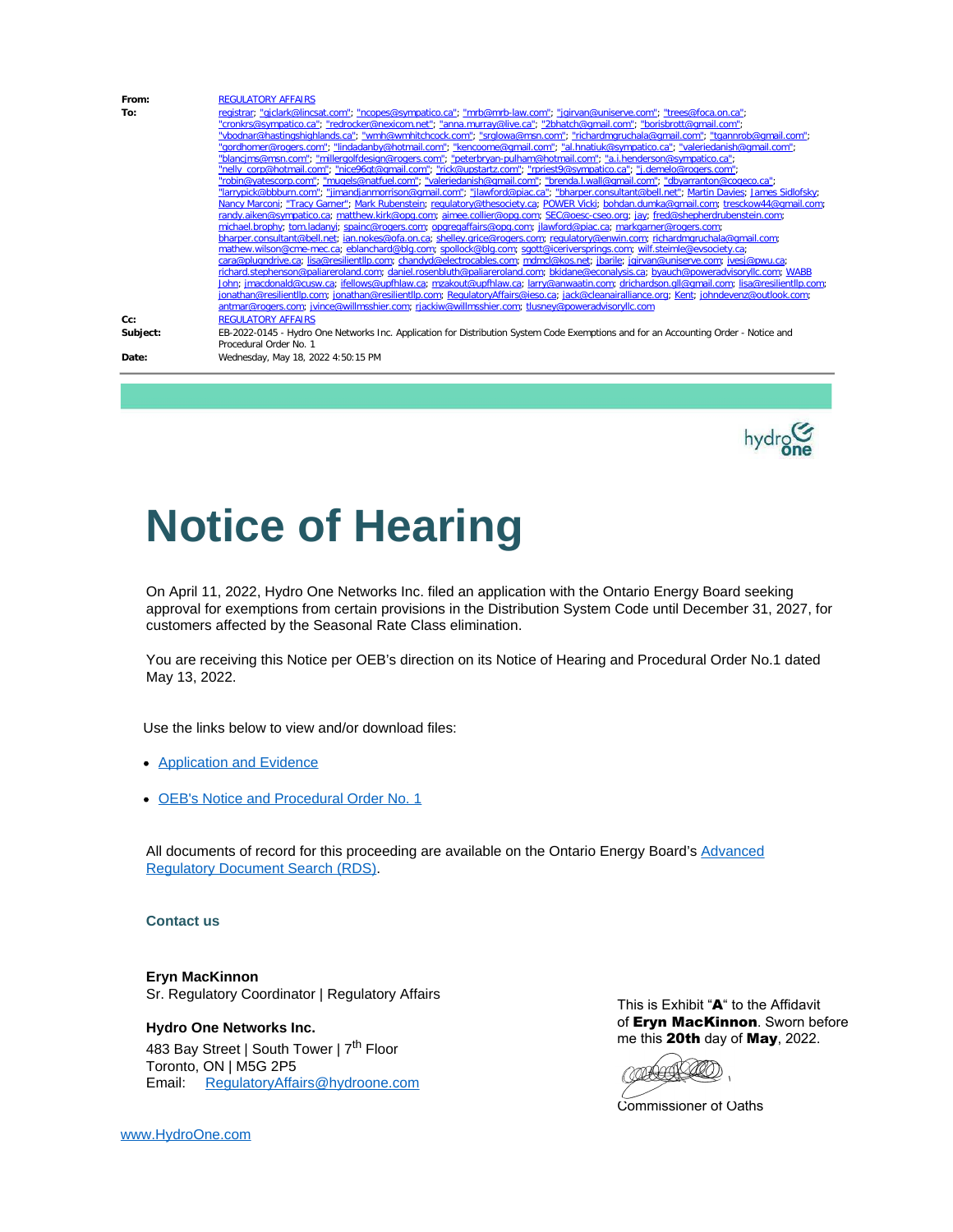### Hydro One Networks Inc. | HydroOne.com

This email and any attached files are privileged and may contain confidential information intended only for the person or persons named above. Any other distribution, reproduction, copying, disclosure, or other dissemination is strictly prohibited. If you have received this email in error, please notify the sender immediately by reply email and delete the transmission received by you. This statement applies to the initial email as well as any and all copies (replies and/or forwards) of the initial email